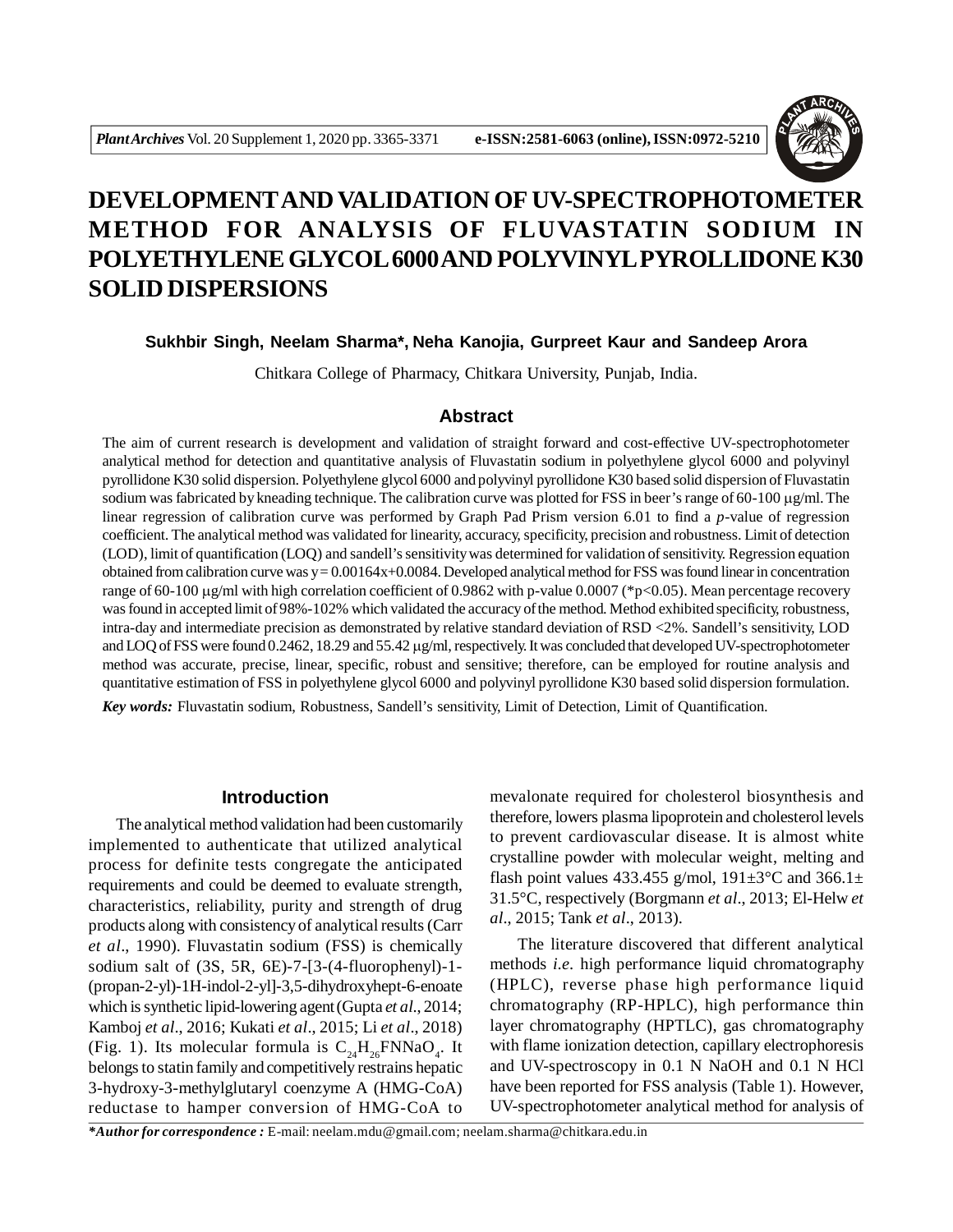| Drug                      | <b>Method</b>         | $\lambda_{\max}$ (solvent)       | LOD and LOO                    | Beer's lawRange                | Reference            |
|---------------------------|-----------------------|----------------------------------|--------------------------------|--------------------------------|----------------------|
| Fluvastatin               | <b>HPLC</b>           | $230 \text{ nm}$                 | 5.4 and                        | $2-12 \mu g/ml$                | Venkatesh            |
| Sodium                    |                       | (Methanol)                       | $1.7 \,\mu g/ml$               |                                | et al., 2016         |
| <b>Fluvastatin Sodium</b> | RP-HPLC               | $237 \text{ nm}$                 | 3.01 and 2.99                  | 20-60 $\mu$ g/ml and           | Sarigomula           |
| and Valsartan             |                       | (Acetonitrile: Buffer)           | $\mu$ g/ml (LOD)               | $40 - 120 \,\mu g/ml$          | et al., 2013         |
|                           |                       |                                  | 20.0 and 9.99                  |                                |                      |
|                           |                       |                                  | $\mu$ g/ml (LOQ)               |                                |                      |
| Fluvastatin and           | UV                    | 304 nm and                       |                                | $8-24 \mu g/ml$ and            | Prathyusha           |
| Fenofibrate               |                       | 288 nm (Methanol)                |                                | $2 - 16 \,\mu g/ml$            | <i>et al.</i> , 2011 |
| Fluvastatin sodium        | RP-HPLC               | 235 nm (methanol:                | $0.0194$ and                   | $1-6 \mu g/ml$                 | Saminathan           |
| in bulk and tablet        |                       | 20 mM Phosphate                  | $0.0588 \,\mathrm{\upmu g/ml}$ |                                | <i>et al.</i> , 2009 |
| dosage form               |                       | buffer: acetonitrile)            |                                |                                |                      |
| Fluvastatin sodium        | Gas chromatography    | Methanol                         | $1.0$ and                      | $10-50 \,\mathrm{\mu g/ml}$    | Saglik               |
|                           | with flame ionization |                                  | $3.0 \,\mathrm{\mu g/ml}$      |                                | <i>et al.</i> , 2009 |
|                           | detection             |                                  |                                |                                |                      |
| Fluvastatin Sodium        | UV                    | 304 nm (0.1 N NaOH)              | $0.215$ and                    | $10-50 \,\mathrm{\mu g/ml}$    | Tuljapure            |
|                           |                       | and $229 \text{ nm}$ (0.1 N HCl) | $0.652 \,\mathrm{\upmu g/ml}$  |                                | et al., 2012         |
| Fluvastatin               | Capillary             | $239 \text{ nm} (10 \text{ mM})$ | $1 \times 10^{-6}$ M and       | $1.03 - 5.15 \times 10^{-5}$ M | Dogrukol-Ak          |
|                           | electrophoresis       | Borate buffer pH 8)              | $2.89 \times 10^{-6}$ M        |                                | <i>et al.</i> , 2001 |
| Fluvastatin sodium        | HPTLC (Methanol)      | 305 nm (in methanol)             | $65$ ng/spot                   | 300-800 ng/spot                | Tuljapure            |
|                           |                       |                                  | 200 ng/spot                    |                                | et al., 2012         |

**Table 1:** Assessment of existing analytical methods.

FSS in polyethylene glycol 6000 and polyvinyl pyrollidone K30 based solid dispersion has not been reported in literature survey. Therefore, a novel and economic UVspectrophotometer analytical process has been designed for detection and quantitative analysis of FSS in solid dispersion of FSS synthesized using polyvinyl pyrollidone K-30 (PVP K-30) and polyethylene glycol 6000 (PEG 6000). This original analytical method was validated for appropriate parameters as per international conference on harmonization guidelines Q2 (R1) to establish range, linearity, accuracy, specificity, repeatability, intermediate precision, limit of detection (LOD), limit of quantification (LOQ) and sandell's sensitivity of analytical method (ICH Guideline, 2005; Sharma *et al*., 2017; Singh *et al*., 2016).

# **Materials and Methods**

#### **Instruments**

Double beam scanning UV-Spectrophotometer (Systronics AU-2701, Ahmedabad, India) and (Systronics



**Fig. 1:** Chemical structure of fluvastatin sodium.

2202, Ahmedabad, India) with 1 cm matched quartz cells coupled to computer with UV-Probe software was utilized for measuring absorbance. Digital pH meters (Deluxe model 101, Ambala, India) and an electronic analytical weighing balance (0.1 mg sensitivity, Denver Instrument SI-234, Ambala, India) were utilized during analytical work.

#### **Reagents and Chemicals**

Fluvastatin sodium (CAS NO- 93957-55-2, 99.6% purity) was purchased from All Well Pharmaceuticals Company, Chandigarh. PVP K-30, PEG 6000, potassium dihydrogen phosphate and sodium hydroxide were procured from Loba Chemicals Private Limited, Mumbai, India. All ingredients employed were of analytical grade. **Table 2:** Linear regression statistical data of calibration curve for FSS.

| Parameter                | Value                      |  |  |  |
|--------------------------|----------------------------|--|--|--|
| <b>Best-fit values</b>   |                            |  |  |  |
| Slope                    | $0.00164 \pm 0.0001120$    |  |  |  |
| Y-intercept when $X=0.0$ | $0.008400 \pm 0.009095$    |  |  |  |
| X-intercept when $Y=0.0$ | $-5.122$                   |  |  |  |
| $1$ /slope               | 609.8                      |  |  |  |
| 95% Confidence intervals |                            |  |  |  |
| Slope                    | 0.001284 to 0.001996       |  |  |  |
| Y-intercept when $X=0.0$ | $-0.02054$ to $0.03734$    |  |  |  |
| X-intercept when $Y=0.0$ | $-29.00$ to $10.32$        |  |  |  |
| <b>Goodness of fit</b>   |                            |  |  |  |
| R square                 | 0.9862                     |  |  |  |
| $P$ value                | 0.0007                     |  |  |  |
| Equation                 | $Y = 0.00164*X + 0.008400$ |  |  |  |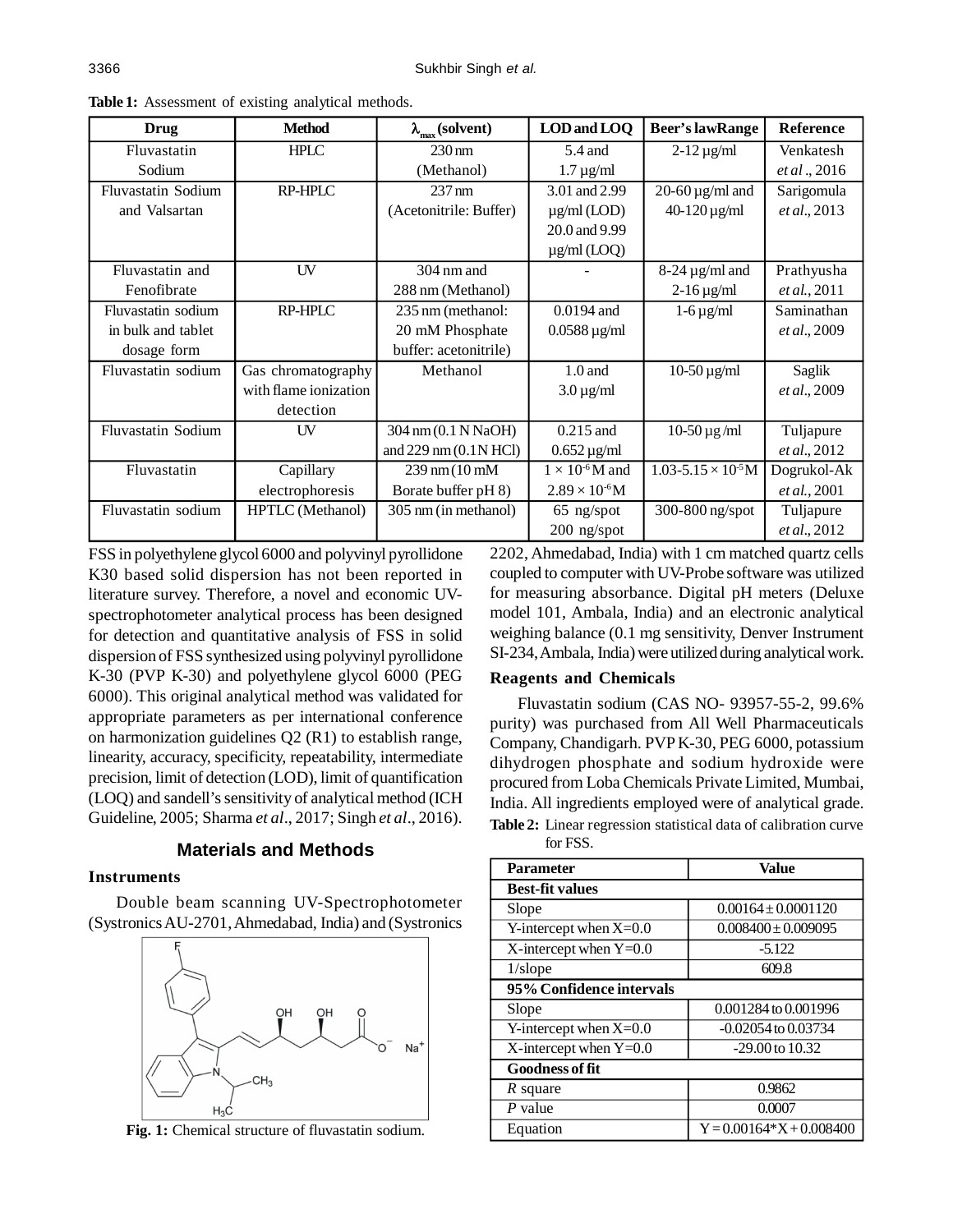| Conc. (µg/ml) | Absorbance $1 \pm SD$ | Absorbance $2\pm SD$ | Absorbance $3 \pm SD$ | Mean absorbance $\pm$ SD |
|---------------|-----------------------|----------------------|-----------------------|--------------------------|
| 60            | $0.106 \pm 0.0046$    | $0.104 \pm 0.0027$   | $0.109 \pm 0.0023$    | $0.106 \pm 0.00251$      |
| 70            | $0.125 \pm 0.0050$    | $0.128 \pm 0.0029$   | $0.129 \pm 0.0027$    | $0.127 \pm 0.00208$      |
| 80            | $0.141 + 0.0051$      | $0.144 \pm 0.0036$   | $0.143 \pm 0.0033$    | $0.142 + 0.00152$        |
| 90            | $0.151 \pm 0.0037$    | $0.156 \pm 0.0039$   | $0.153 \pm 0.0043$    | $0.153 + 0.00251$        |
| 100           | $0.175 \pm 0.0035$    | $0.172 \pm 0.0042$   | $0.176 \pm 0.0031$    | $0.174 \pm 0.00208$      |

**Table 3:** Linearity determination of UV-spectrophotometer analytical procedure (n=3).

# **Fabrication of PEG 6000 and PVP K30 based solid dispersion of FSS**

Solid dispersion of FSS was manufactured by kneading technique (Christian *et al*., 2017; Ghareeb *et al*., 2009; Modi and Tayade, 2006). Physical mixtures of FSS (80 mg), PEG 6000 (295 mg) and PVP K30 (295 mg) were triturated with ethanol-water (1:1) solution to generate thick paste followed by kneading for 30 minutes and oven drying at 45°C to obtain dried mass. Subsequently, it was milled and sifted through sieve #30 and stored in vacuum desiccators for 48 h. solid dispersion formulation was sifted again through sieve #60 and transferred to airtight container.

#### **Preparation of standard solution**

100 mg FSS was exactly weighed and dissolved in 100 ml phosphate buffer, pH 7.4 to generate 1000 µg/ml solution. 10 ml solution was diluted to 90 ml with phosphate buffer, pH 7.4 to furnish  $100 \mu g/ml$  standard stock solutions. Further, 6 ml stock solution was diluted to 10ml using phosphate buffer, pH 7.4 to provide 60 µg/ml working standard solutions. All determinations were conducted in triplicate.

# Absorption maxima  $(\lambda_{\text{max}})$  and calibration curve of **FSS**

 $60 \mu g/ml$  FSS was scanned over an UV-spectroscopic scanning range (200-400 nm) to determine  $\lambda_{\text{max}}$  of FSS using phosphate buffer, pH 7.4 as blank. From 100 µg/ml standard stock solution, aliquots (*i.e.* 6, 7, 8, 9 and 10 ml) were diluted with phosphate buffer, pH 7.4 to 10 ml dilutions having 60-100 µg/ml concentration and analyzed for absorbance (n=3).



**Fig. 2:** Standard curve of FSS in phosphate buffer, pH 7.4 using UV-spectroscopy (*n*=3).

# **Analytical method validation parameters Linearity**

Linearity of analytical procedure was determined using 60-100 µg/ml standard concentration of FSS. Standard solutions of FSS were prepared in triplicate and subjected to determination of absorbance at 300 nm (n=9). Calibration curve was plotted between actual concentration  $(\mu \varrho/m)$  *vs.* absorbance and correlation coefficient was calculated. Correlation coefficient was used for evaluation of linearity of analytical procedure (Marakkarakath *et al*., 2019; Uyar *et al*., 2007).

#### **Accuracy**

Accuracy of analytical method was checked by spiking method. 0.6, 0.7 and 0.8 mg of FSS was dissolved in 10 ml phosphate buffer, pH 7.4 to give concentrations of 60 µg/ml, 70 µg/ml and 80 µg/ml, respectively. Absorbance of prepared dilution was determined at 300 nm. The accuracy was calculated as the mean percentage drug recovery from each dilution. The accepted limits of mean percentage recovery are 98%-102% (Almasri *et al*., 2019; Belal *et al*., 2013).

#### **Specificity**

80 mg of FSS was mixed with 100% (80 mg), 200% (160 mg), 300% (240 mg), 400% (320 mg) and 500% (400 mg) of excipients (PVP K-30 and PEG 6000) and analyzed for % recovery of FSS. The accepted limits of % recovery and % relative standard deviation (% RSD) for validating specificity are  $98\% - 102\%$  and  $\lt 2\%$ , respectively (Abdelwahab *et al*., 2012; Divya *et al*., 2013; Maleque *et al*., 2012).

#### **Repeatability (intra-day precision)**

70, 80 and 90  $\mu$ g/ml concentrations of FSS were analyzed at three different times within a day. The % RSD should be less than 2% for acceptable repeatability **Table 4:** Accuracy determination of UV-spectrophotometer analytical method.

| <b>Spiked</b><br>amount<br>$(\mu g/ml)$ | <b>Recovered</b><br>amount<br>$(\mu g/ml)$ | $\frac{0}{0}$<br><b>Mean</b><br>recovery | <b>Statistical</b><br>analysis |
|-----------------------------------------|--------------------------------------------|------------------------------------------|--------------------------------|
| ഩ                                       | 60.9                                       | 101.5                                    | Mean = $101.27%$               |
| 70                                      | 71.1                                       | 101.57                                   | $SD = 0.455 %$                 |
| 80                                      | 80.6                                       | 100.75                                   | $RSD = 0.45$                   |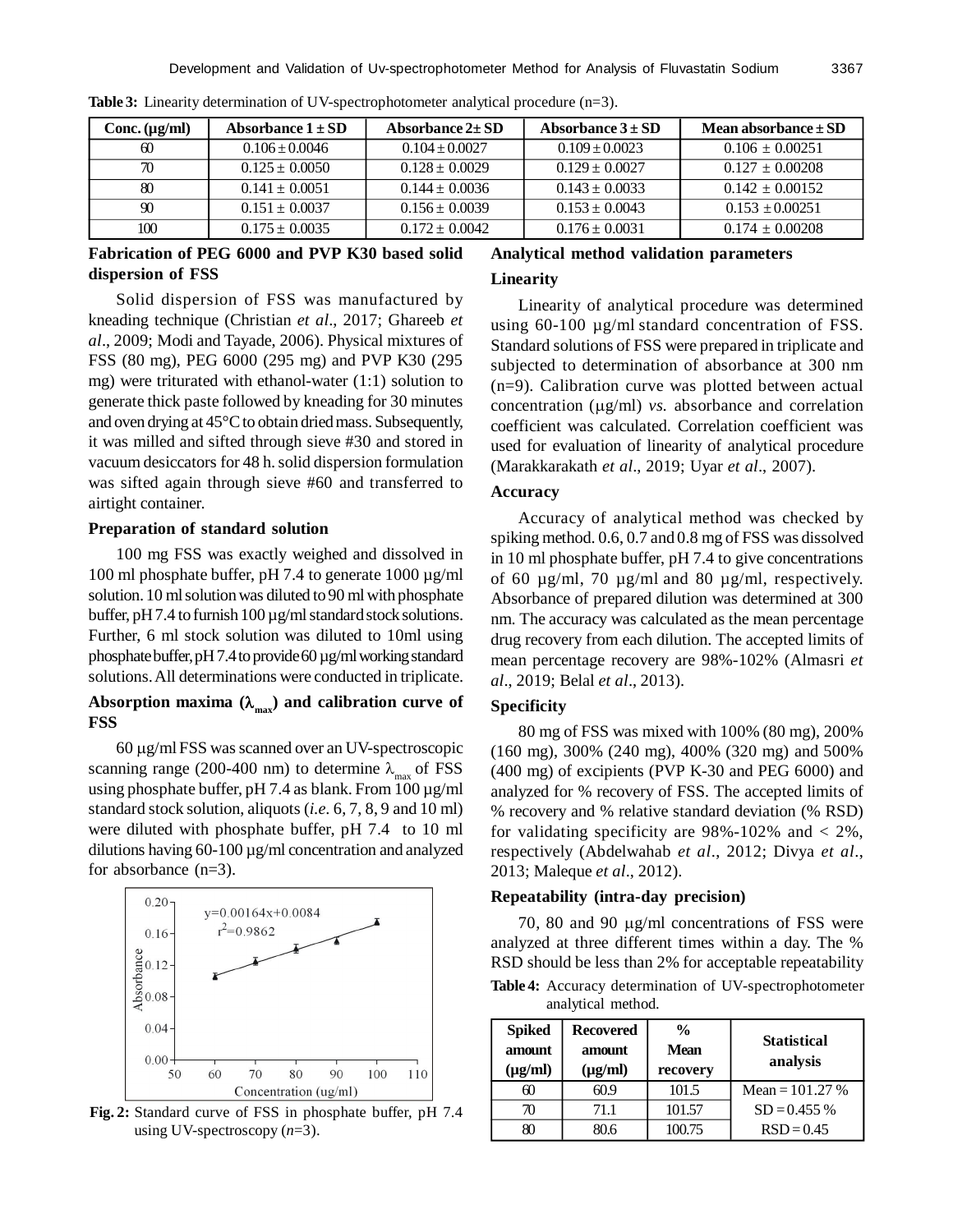| <b>PVP K30:</b><br><b>PEG 6000</b><br>(1:1) | <b>FSS</b><br>input<br>(mg) | <b>FSS</b><br>recovered<br>(mg) | <b>FSS</b><br>recovered<br>$(\%)$ | <b>Mean</b><br>recovered | <b>Statistical</b><br>analysis       |
|---------------------------------------------|-----------------------------|---------------------------------|-----------------------------------|--------------------------|--------------------------------------|
| 100%                                        | 80                          | 80.7                            | 100.87                            |                          |                                      |
| 200 %<br>300 %                              | 80<br>80                    | 80.2<br>79.7                    | 100.25<br>99.62                   | 100.57%                  | Mean = $100.57%$<br>$SD = 0.700407%$ |
| 400 %                                       | 80                          | 81.2                            | 101.5                             |                          | $RSD = 0.70$                         |
| 500 %                                       | 80                          | 80.5                            | 100.62                            |                          |                                      |

Table 5: Specificity determination of UV-spectrophotometer analytical procedure. and C is molar concentration of

**Table 6:** Repeatability determined for three different concentrations of FSS.

| Concentration   Absorbance   Absorbance   Absorbance |       |       |       |             |                                           | $\frac{0}{0}$ |
|------------------------------------------------------|-------|-------|-------|-------------|-------------------------------------------|---------------|
| $(\mu g/ml)$                                         |       |       |       | <b>Mean</b> | S.D                                       | <b>RSD</b>    |
|                                                      | 0.125 | 0.122 | 0.123 |             | $\vert 0.1233 \vert 0.00152 \vert 1.24\%$ |               |
| 80                                                   | 0.140 | 0.141 | 0.146 |             | $\vert 0.1413 \vert 0.00155 \vert 1.08\%$ |               |
| 90                                                   | 0.151 | 0.154 | 0.155 |             | $\mid 0.1533 \mid 0.00208 \mid 1.36\%$    |               |

(Alamri *et al*., 2016; Divya *et al*., 2013; Prashant *et al*., 2013).

# **Intermediate precision**

It articulates within-laboratories variations: different days (inter-day), different analysts and different equipment. 70, 80 and 90  $\mu$ g/ml concentrations of FSS were analyzed on three different days (inter-day precision) (% RSD limit:  $<$  2%). 80  $\mu$ g/ml FSS solutions were analyzed using different equipments (Systronics AU-2701, Ahmedabad, India; Systronics 2202, Ahmedabad, India) (*n*=6) (% RSD limit: < 2%) (Breier *et al*., 2007; Jain *et al*., 2013; Patil *et al*., 2015).

#### **Robustness**

The majority of analytical studies involve merely one variant at a time by keeping others as constant. Robustness of UV-spectrophotometer analytical method was determined by analyzing the  $80 \mu g/ml$  FSS solutions at different wavelengths ( $\lambda$ ) *i.e.* 300  $\pm$  15 nm and temperatures *i.e.*  $25 \pm 20^{\circ}$ C. % RSD acceptance limit is < 2% (Christian *et al*., 2017).

### **Sandell's sensitivity, LOD and LOQ**

For sensitivity measurement of UV-spectrophotometer analytical technique for FSS detection, sandell's sensitivity was calculated using following formulas:

$$
S = \frac{10^{-3}}{\epsilon_s} \tag{1}
$$

$$
\varepsilon_{\rm s} = \frac{\varepsilon}{\text{Molecular Weight of Determinant}} \times 1000 \tag{2}
$$

$$
\varepsilon = \frac{A}{C \cdot d} \tag{3}
$$

Where,  $\varepsilon$ <sub>s</sub> is specific absorptivity (in ml/g/cm) which is the amount of determinant in cuvette with an optical length of 1 cm,  $\varepsilon$  is molar absorptivity, d is path length determinant<sup>11</sup>. LOD and LOQ of FSS were assessed from slope (S) of calibration curve and standard deviation of y-intercept of regression equation using subsequent equations:

$$
LOD = 3.\frac{3\sigma}{s} \tag{4}
$$

$$
LOQ = \frac{10\sigma}{S}
$$
 (5)

LOD is least quantity of analyte which can be detected in sample, but not necessarily quantities as an accurate value while LOQ is minimum quantity that can be quantified by the instrument

(Divya *et al*., 2013; Divya and Narayana, 2014).

#### **Statistical analysis**

Linear regression of calibration curve was executed using GraphPad Prism version 6.01 for windows (GraphPad Software, San Diego California, USA). Statistical difference  $(p < 0.05)$  was considered significant.

## **Results and Discussions**

## Absorption maxima  $(\lambda_{\text{max}})$  and calibration curve of **FSS**

Absorption Maxima ( $\lambda_{\text{max}}$ ) of FSS acquired through UV scan of 60  $\mu$ g/ml FSS in phosphate buffer was found 300 nm. Calibration curve of FSS was acquired using UV-spectrophotometer technique by plotting a graph between concentrations of FSS *vs.* absorbance value obtained at 300 nm (Fig. 2). Statistical analysis of calibration curve was performed by curve linear regression. Regression coefficient and *p*-value was found 0.9862 and 0.0007 (*p*<0.05), respectively, which illustrated goodness of fit as well as statistical significance of proposed method (Table 2).



**Fig. 3:** Graphical representation of linearity.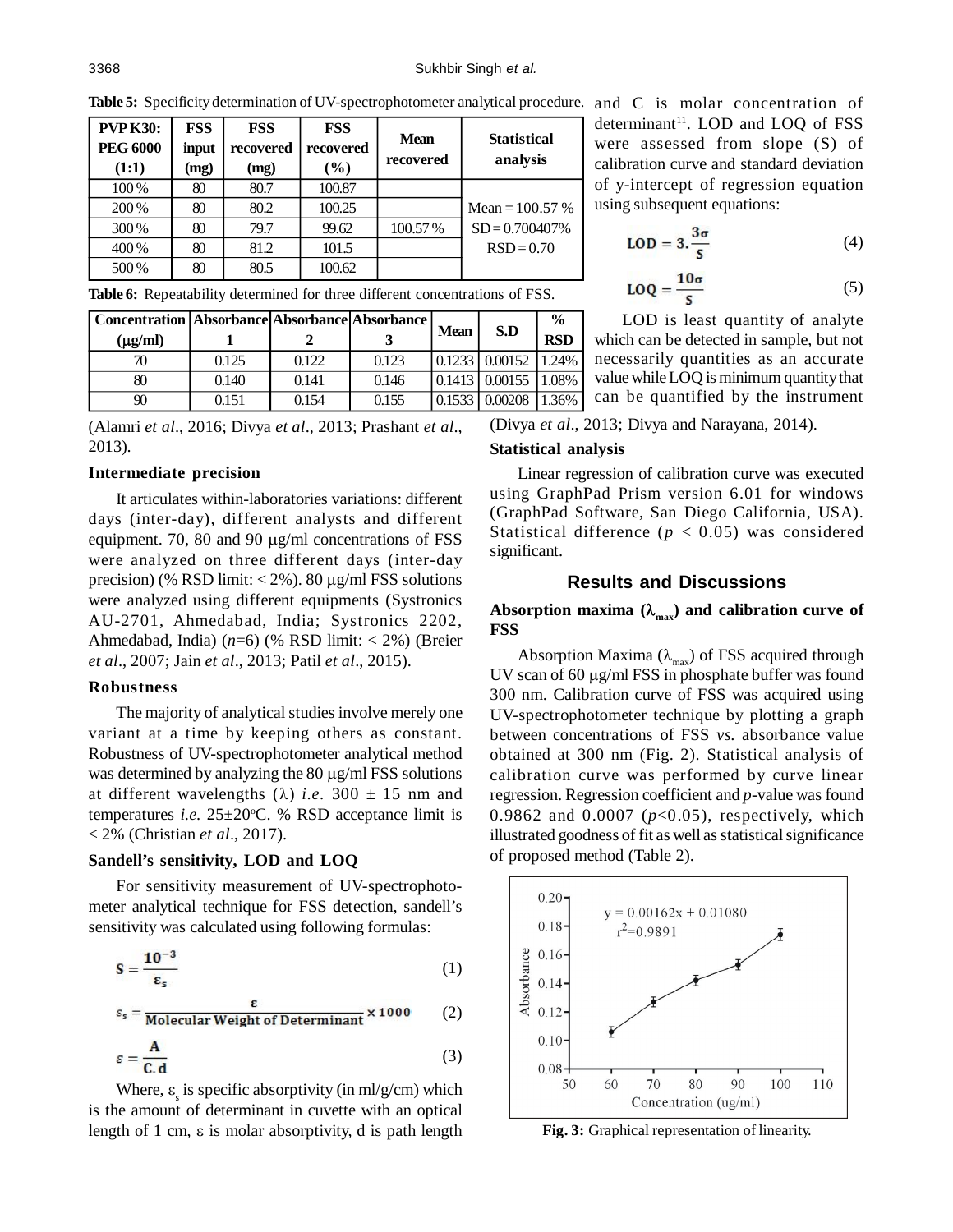| <b>Concentration</b> Day<br>$(\mu g/ml)$ |       | Day | Day | <b>Mean</b> | S.D                                                                                                 | $\frac{6}{9}$<br><b>RSD</b> |
|------------------------------------------|-------|-----|-----|-------------|-----------------------------------------------------------------------------------------------------|-----------------------------|
| 70                                       |       |     |     |             | $\boxed{0.125}$ $\boxed{0.122}$ $\boxed{0.123}$ $\boxed{0.1233}$ $\boxed{0.00152}$ $\boxed{1.24\%}$ |                             |
| 80                                       |       |     |     |             | $\boxed{0.140}$ $\boxed{0.141}$ $\boxed{0.146}$ $\boxed{0.1413}$ $\boxed{0.00155}$ $\boxed{1.08\%}$ |                             |
| 90                                       | 0.151 |     |     |             | $\vert 0.154 \vert 0.155 \vert 0.1533 \vert 0.00208 \vert 1.36\%$                                   |                             |

**Table 7:** Inter-day precision determined for FSS.

#### **Linearity**

The linearity range for FSS at 300 nm was found 60-  $100 \mu g/ml$  which has been confirmed by correlation coefficient value of  $0.9891$  ( $n=3$ ) (Table 3 and Fig. 3) (Marakkarakath *et al*., 2019; Uyar *et al*., 2007).

## **Accuracy**

Accuracy validation of UV-spectrophotometer analytical method was performed by spiking method. Accuracy of an analytical process articulates the proximity of agreement among spiked and recovered amount using UV-spectrophotometer analytical procedure (Fig. 4). The accuracy was determined as mean percentage drug recovery from 60, 70 and 80  $\mu$ g/ml FSS concentrations. The % mean recovery of FSS was found to be 101.5%, 101.57%, 100.75% respectively for 60, 70 and 80  $\mu$ g/ml solutions (Table 4). Average % recovery of FSS was 101.49% which lies in acceptable limits of mean percentage recovery are 98%-102% with % RSD value 0.45 which indicated good accuracy (Almasri *et al*., 2019;

**Table 8:** Intermediate precision determined for FSS (*n*=6).

| <b>Condition</b> | <b>Trials</b>           | <b>Absorbance</b> | <b>Mean</b> | SD                     | %RSD  |
|------------------|-------------------------|-------------------|-------------|------------------------|-------|
| Analyst-1        | 1                       | 0.143             | 0.144       | 0.0018973              | 1.32% |
|                  | $\overline{c}$          | 0.146             |             |                        |       |
|                  | 3                       | 0.142             |             |                        |       |
|                  | $\overline{4}$          | 0.145             |             |                        |       |
|                  | 5                       | 0.142             |             |                        |       |
|                  | 6                       | 0.146             |             |                        |       |
| Analyst-2        | $\mathbf{1}$            | 0.145             | 0.1441666   | 0.0014719              | 1.02% |
|                  | $\overline{c}$          | 0.143             |             |                        |       |
|                  | 3                       | 0.142             |             |                        |       |
|                  | $\overline{4}$          | 0.146             |             |                        |       |
|                  | 5                       | 0.145             |             |                        |       |
|                  | 6                       | 0.144             |             |                        |       |
| Equipment-1      | $\mathbf{1}$            | 0.147             | 0.1446666   | $0.00186\overline{18}$ | 1.29% |
|                  | $\overline{\mathbf{c}}$ | 0.145             |             |                        |       |
|                  | $\overline{3}$          | 0.146             |             |                        |       |
|                  | $\overline{4}$          | 0.143             |             |                        |       |
|                  | 5                       | 0.142             |             |                        |       |
|                  | 6                       | 0.145             |             |                        |       |
| Equipment-2      | $\mathbf{1}$            | 0.143             | 0.1443333   | 0.0021602              | 1.50% |
|                  | $\overline{c}$          | 0.145             |             |                        |       |
|                  | 3                       | 0.144             |             |                        |       |
|                  | $\overline{4}$          | 0.147             |             |                        |       |
|                  | 5                       | 0.146             |             |                        |       |
|                  | 6                       | 0.141             |             |                        |       |



**Fig. 4:** Graphical illustration of accuracy.

Belal *et al*., 2013).

## **Specificity**

Specificity of UV-spectrophotometer analytical method was determined by analyzing FSS in presence and absence of excipients (PVP K-30 and PEG 6000). Mean recovery of FSS was found 99.93 % which was within accepted limit (98%-102%). The % RSD was found 0.8644 %  $(< 2\%)$  which validated specificity of analytical method (Table 5) (Abdelwahab *et al*., 2012; Divya *et al*., 2014; Maleque *et al*., 2012).

#### **Repeatability (intra-day precision)**

The % RSD for absorbance values of 70, 80 and 90  $\mu$ g/ml FSS at three different time periods within a day

> was found to be 1.24, 1.08 and 1.36%  $(< 2\%)$ , which validated repeatability of analytical method (Table 6) (Alamri *et al*., 2016; Divya *et al*., 2013; Prashant *et al*., 2013).

# **Intermediate Precision**

The % RSD for absorbance values of 70, 80 and 90  $\mu$ g/ml FSS on three different days (inter-day) was found 1.25, 1.07 and 0.99 % (< 2%), which validated inter-day precision of analytical method (Table 7) (Breier *et al*., 2007; Jain *et al*., 2013; Patil *et al*., 2015).

% RSD of absorbance values of 80 g/ml FSS analyzed by two different analysts and using two different equipments was found  $\langle 2\% \rangle$  which indicated intermediate precision of developed analytical method (Table 8).

# **Robustness**

% RSD of absorbance values of sample solutions analyzed at different wavelengths and temperatures was found 1.48% and 1.73%, respectively. The % RSD values were  $< 2\%$  which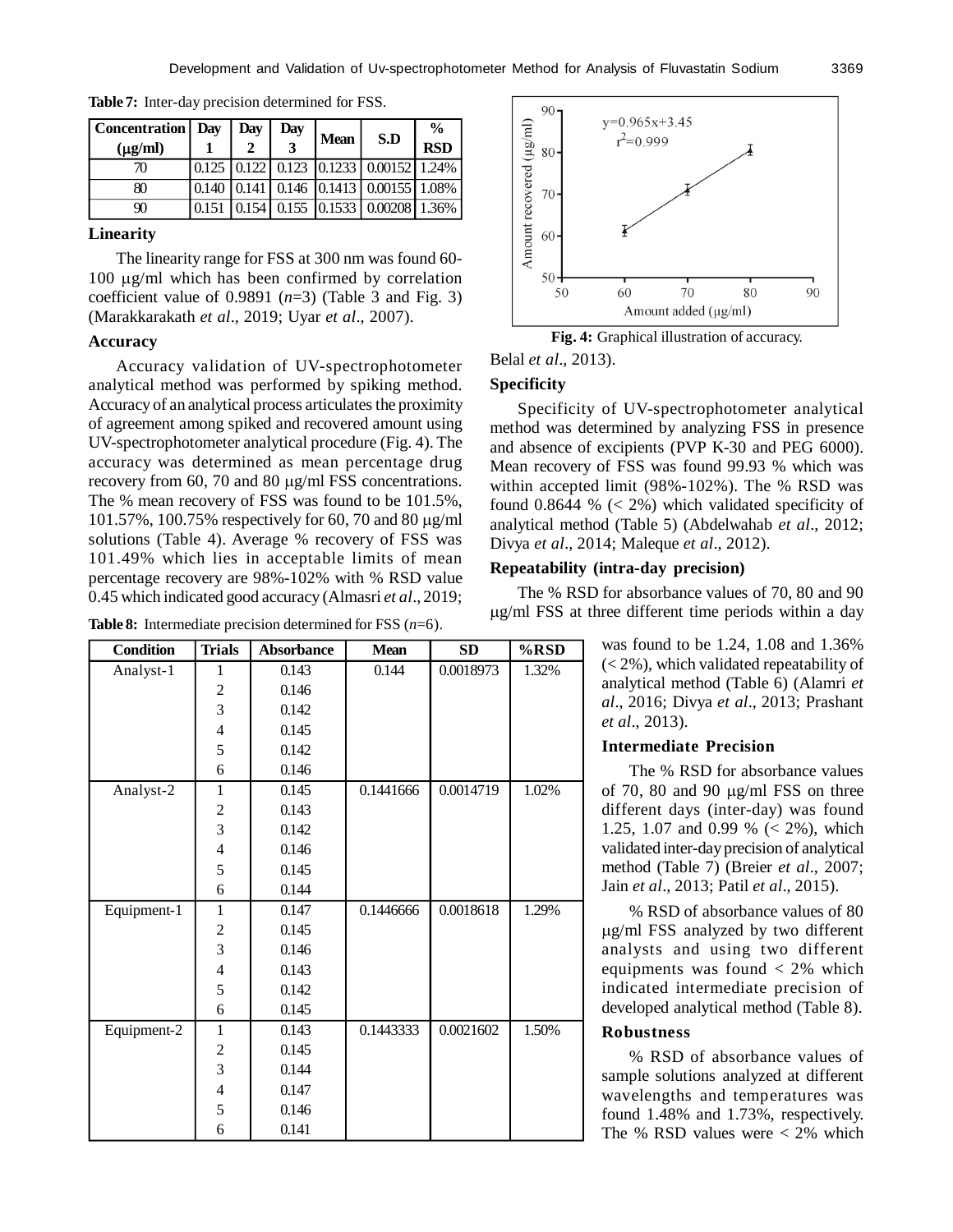| <b>Condition</b> | Parameter           | <b>Absorbance</b> | <b>Mean</b> | <b>SD</b> | $%$ RSD |
|------------------|---------------------|-------------------|-------------|-----------|---------|
| Change           | $285 \text{ nm}$    | 0.141             | 0.140       | 0.002081  | 1.48    |
| 1n               | $300 \,\mathrm{nm}$ | 0.138             |             |           |         |
| Wavelength       | $315 \text{ nm}$    | 0.142             |             |           |         |
| Change           | $5^{\circ}$ C       | 0.145             | 0.145       | 0.0025166 | 1.73    |
| 1n               | $25^{\circ}C$       | 0.143             |             |           |         |
| temperature      | $45^{\circ}$ C      | 0.148             |             |           |         |

**Table 9:** Robustness studies of UV-spectrophotometer analytical method.

indicated that proposed analytical method remained unaffected by small but deliberate variations in method parameters and provided an indication of its reliability during normal usage (Table 9) (Christian *et al*., 2017).

# **Sandell's sensitivity, LOD and LOQ**

The sensitivity of measurement of FSS by proposed method was estimated sandell's sensitivity value. Sandell's sensitivity ( $\mu$ g/cm<sup>2</sup>/0.001 absorbance unit) was found  $0.2462$  which illustrated that method is highly sensitive<sup>11</sup>. LOD and LOQ of FSS in phosphate buffer, pH 7.4 were found  $18.29$  and  $55.42 \mu g/ml$ , respectively which illustrated high sensitivity of developed analytical method (Divya *et al*., 2013; Divya *et al*., 2014). Results of several validation parameters of UV-spectrophotometer analytical method for FSS has been summarized in table 10.

# **Conclusion**

The proposed spectrophotometer analytical method

| <b>Parameter</b>                                  | <b>Result</b>                           |
|---------------------------------------------------|-----------------------------------------|
| $\lambda_{\max}$ (nm)                             | 300                                     |
| Regression equation $(y=mx + c)$                  | $y = 0.0016x + 0.0084$                  |
| Regression coefficient $(r^2)$                    | $R^2 = 0.9862$                          |
| Linearity $(r^2)$                                 | 0.9891                                  |
| Accuracy (% drug recovery)                        | % $RSD = 0.45$                          |
| Specificity                                       | % $RSD = 0.70$                          |
| Repeatability indicated by %                      | 1.24%, 1.08%                            |
| RSD for FSS (70, 80 and 90 ig/ml)                 | and 1.36%                               |
| Intermediate precision indicated                  | 1.25%, 1.07%,                           |
| by % RSD (day-1, day-2, day-3)                    | 0.99%                                   |
| Intermediate precision indicated                  | 1.32%,                                  |
| by % RSD (analyst-I, analyst-2)                   | 1.02%                                   |
| Intermediate precision indicated by               | 1.29%.                                  |
| % RSD (equipment-1, equipment-2)                  | 1.50%                                   |
| Robustness indicated by % RSD                     | 1.48%                                   |
| $(\lambda_{\text{max}}^2, 300 \pm 15 \text{ nm})$ |                                         |
| Robustness indicated by % RSD                     |                                         |
| (Temp. $25 \pm 20^{\circ}$ C)                     | 1.73%                                   |
| Limit of detection (LOD)                          | $18.29 \,\mu g/ml$                      |
| Limit of quantitation (LOQ)                       | 55.42 µg/ml                             |
| Sandell's sensitivity                             | $0.2462 \,\mu$ g/cm <sup>2</sup> /0.001 |
|                                                   | absorbance unit                         |

**Table 10:** Validation parameters of UV-spectrophotometer analytical method.

for determination of Fluvastatin Sodium was found straightforward, specific, accurate, precise and cost-effective. It was concluded that developed method was robust and negligibly affected by smaller variations in temperature and wavelength. Furthermore, analytical method was highly sensitive and

therefore, it was concluded that UV-spectrophotometer method could be employed for routine analysis of Fluvastatin sodium in polyethylene glycol 6000 and polyvinyl pyrollidone K30 solid dispersions.

# **Acknowledgement**

The authors are thankful to Chitkara College of Pharmacy, Chitkara University, Punjab, India for providing facilities for this research work.

# **Conflict of interests**

The authors report no conflicts of interest in this work.

# **References**

- Abdelwahab, N.S., B.A. El-zeiny and S.I. Tohamy (2012). Two spectrophotometric methods for simultaneous determination of some antihyperlipidemic drugs. *Journal of Pharmaceutical Analysis.*, **2(4):** 279-284.
- Alamri, R.G., K. Mohsin, A. Ahmad, M. Raish and F.K. Alanazi (2016). Development and validation of bioanalytical UHPLC-UV method for simultaneous analysis of unchanged fenofibrate and its metabolite fenofibric acid in rat plasma: application to pharmacokinetics. *Saudi Pharmaceutical Journal.*, **25(1):** 128-135.
- Almasri, I.M., M. Ramadan and E. Algharably (2019). Development and validation of spectrophotometric method for determination of gabapentin in bulk and pharmaceutical dosage forms based on Schiff base formation with salicylaldehyde. *Journal of Applied Pharmaceutical Science.*, **9(3):** 21-26.
- Belal, T.S., H.G. Daabees, M.M. Abdel Khalek, M.S. Mahrous and M.M. Khamis (2013). New simple spectrophotometric method for determination of the binary mixtures (atorvastatin calcium and ezetimibe; candesartan cilexetil and hydrochlorothiazide) in tablets. *Journal of Pharmaceutical Analysis.*, **3(2):** 118-126.
- Borgmann, S.H.M., L.S. Bernardi and G.S. Gabriela Rauber *et al*., (2013) Solid-state characterization and dissolution properties of fluvastatin sodium salt hydrates. *Pharmaceutical Development and Technology.*, **18(2):** 525-534.
- Breier, A.R., M. Steppe and E.E.S. Schapoval (2007). Validation of UV spectrophotometric method for fexofenadine hydrochloride in pharmaceutical formulations and comparison with HPLC. *Analytical Letters.*, **40(12):** 2329-2337.
- Carr, G.P. and J.C. Wahlich (1990). A practical approach to method validation in pharmaceutical analysis. *J. of Pharmaceutical and Biomedical Analysis.*, **8(8-12):** 613-618.
- Christian, J., P. Shah, M. Patel, K. Patel and T. Gandhi (2017).